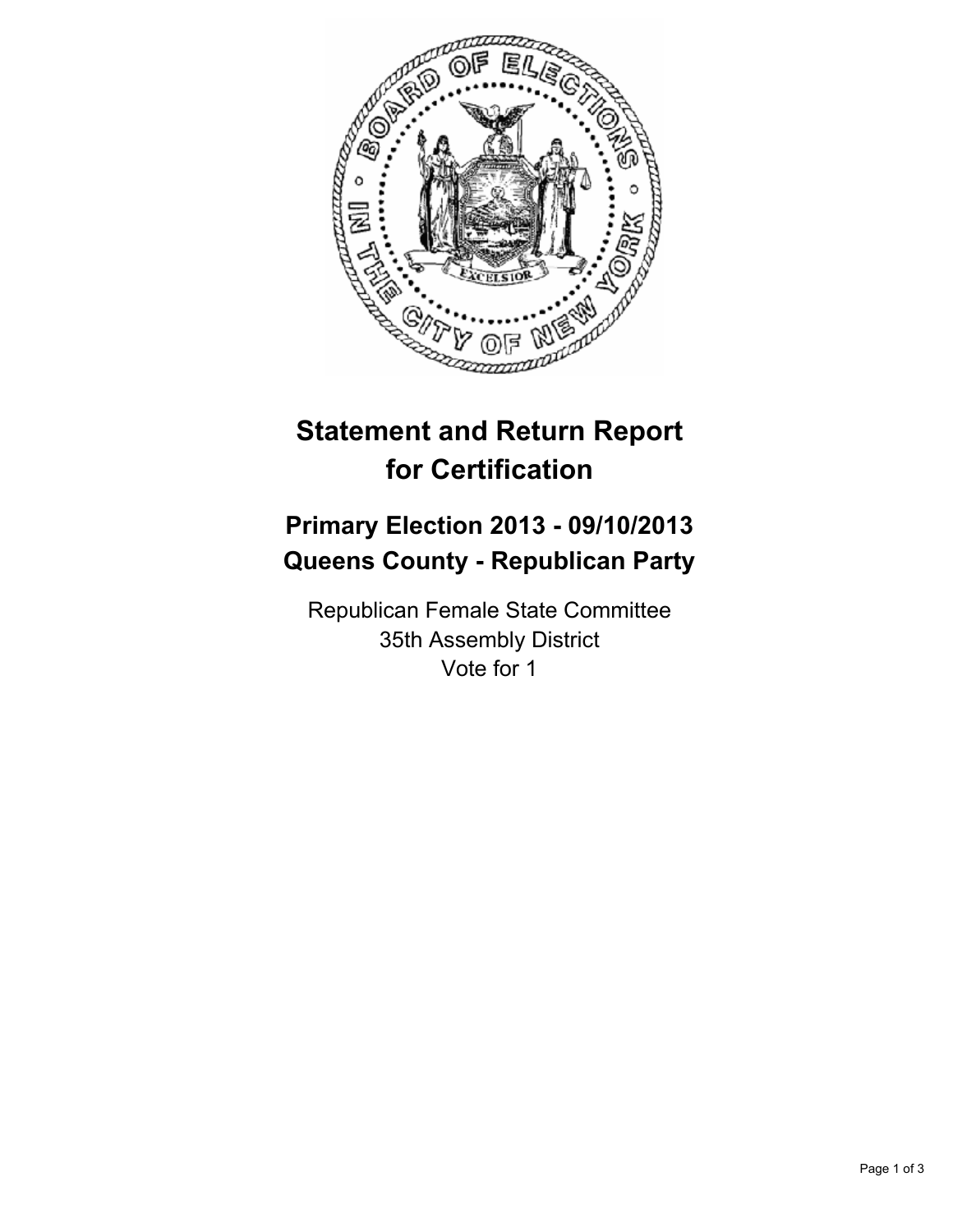

#### **Assembly District 35**

| <b>Total Votes</b>    | 269      |
|-----------------------|----------|
| RUBY K. MUHAMMAD      | 115      |
| <b>IVY V. MINGOTT</b> | 154      |
| <b>AFFIDAVIT</b>      | 3        |
| SPECIAL PRESIDENTIAL  | 0        |
| <b>FEDERAL</b>        | $\Omega$ |
| ABSENTEE/MILITARY     | 42       |
| <b>EMERGENCY</b>      | 0        |